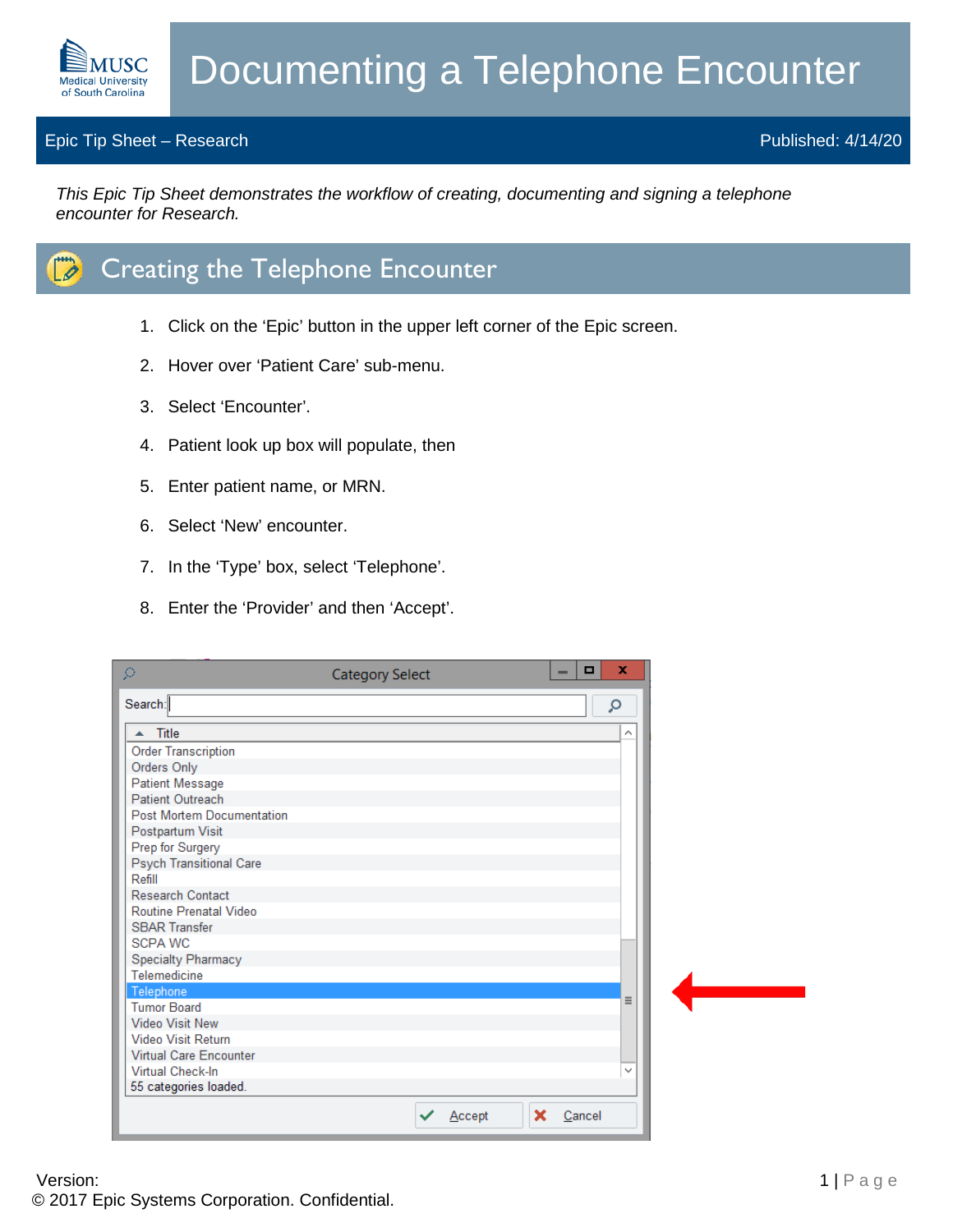

- 9. The 'Call Intake' tab will open.
- 10. Navigate to the 'Contacts" section and select appropriate call type.

| <b>Contacts</b> |                               |  |                                           |               |  |
|-----------------|-------------------------------|--|-------------------------------------------|---------------|--|
|                 | Incoming Call   Outgoing Call |  | Show: Permanent Comments My Quick Buttons |               |  |
| No contacts     |                               |  |                                           |               |  |
| $\vee$ Close    |                               |  | <b>1</b> Previous                         | <b>I</b> Next |  |

- 11. Fill in the Date, Relationship, Contact Name, Phone and any relevant Contact comments, in the populated fields and click 'Accept'.
- 12. Locate the 'Reason for Call' section.
- 13. Type "Research" into the 'Reason' field. Select Research, ID 133 and click 'Accept'.
	- a. You may need to click on the 'Database Lookup' to locate "Research."
- 14. In the Comment section, enter "Telephone Encounter for STUDY<SPARC ID>".

| Reason for Call   |                        |                                   |                   |                   |
|-------------------|------------------------|-----------------------------------|-------------------|-------------------|
| Reason            | Onset                  | Comment                           |                   |                   |
| Research          | 4/7/2020               | Telephone Encounter for STUDYXXXX |                   |                   |
|                   |                        |                                   |                   |                   |
|                   |                        |                                   |                   |                   |
|                   |                        |                                   |                   |                   |
|                   |                        |                                   |                   |                   |
|                   |                        |                                   |                   |                   |
|                   |                        |                                   |                   |                   |
| ×<br>Delete       | Add to Preference List |                                   |                   |                   |
| <b>IM Restore</b> | $\vee$ Close           |                                   | <b>1</b> Previous | $\downarrow$ Next |

- 15. You can click 'Add to the Preference List' for quick reference in the future.
- 16. Close.
- 17. Click 'SIGN ENCOUNTER' in lower right portion of the screen.